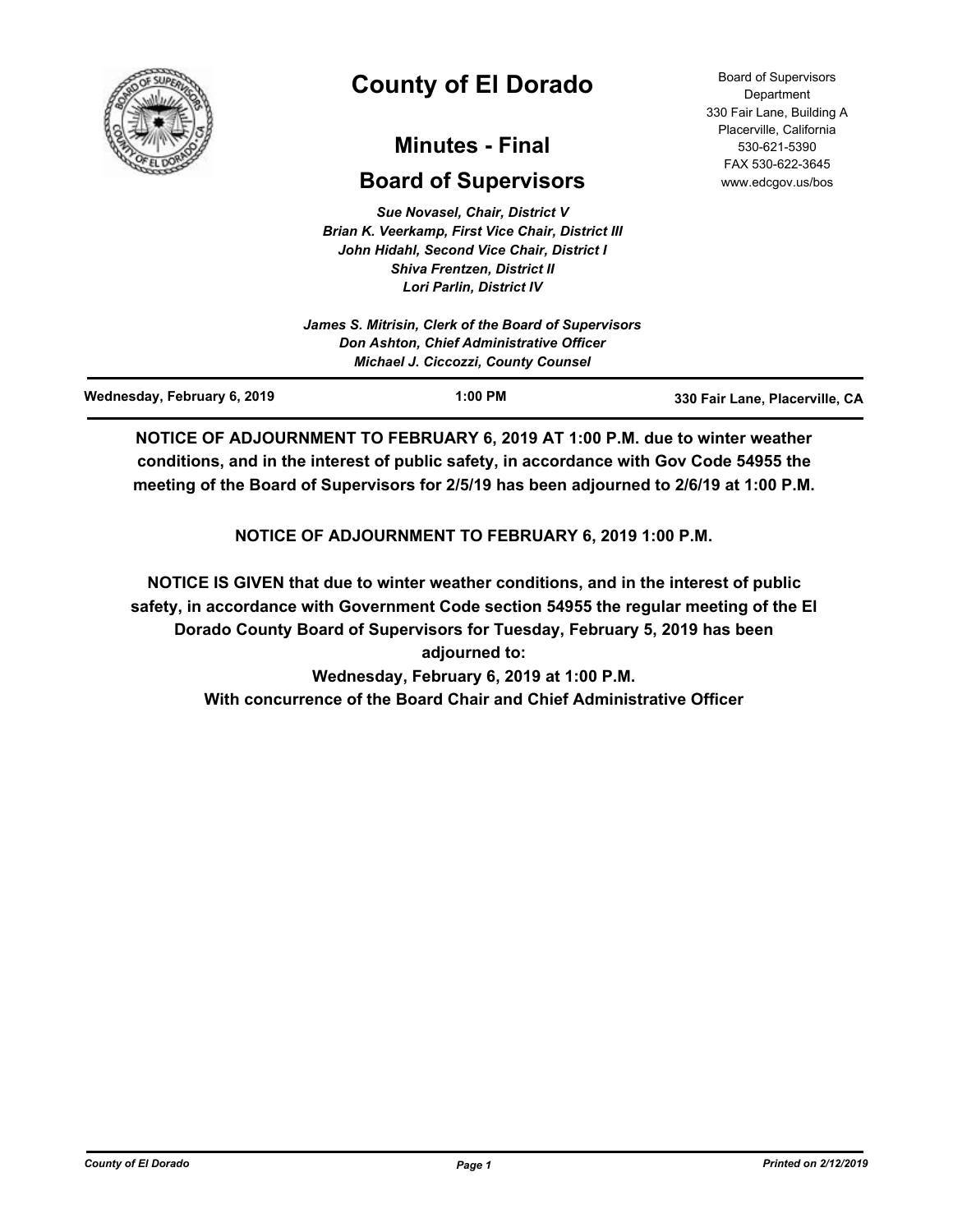## **Vision Statement Safe, healthy and vibrant communities, respecting our natural resources and historical heritage**

### **This institution is an equal opportunity provider and employer.**

Live Web Streaming and archiving of most Board of Supervisors meeting videos, all meeting agendas, supplemental materials and meeting minutes are available on the internet at: http://eldorado.legistar.com/Calendar.aspx

To listen to open session portions of the meeting in real time, dial (530) 621-7603. This specialized dial in number is programmed for listening only and is operable when the audio system inside the meeting room is activated. Please be advised that callers will experience silence anytime the Board is not actively meeting, such as during Closed Session or break periods.

The County of El Dorado is committed to ensuring that persons with disabilities are provided the resources to participate in its public meetings. Please contact the office of the Clerk of the Board if you require accommodation at 530-621-5390 or via email, edc.cob@edcgov.us.

The Board of Supervisors is concerned that written information submitted to the Board the day of the Board meeting may not receive the attention it deserves. The Board Clerk cannot guarantee that any FAX, email, or mail received the day of the meeting will be delivered to the Board prior to action on the subject matter.

The Board meets simultaneously as the Board of Supervisors and the Board of Directors of the Air Quality Management District, In-Home Supportive Services, Public Housing Authority, Redevelopment Agency and other Special Districts.

For Purposes of the Brown Act § 54954.2 (a), the numbered items on this Agenda give a brief description of each item of business to be transacted or discussed. Recommendations of the staff, as shown, do not prevent the Board from taking other action.

Materials related to an item on this Agenda submitted to the Board of Supervisors after distribution of the agenda packet are available for inspection during normal business hours in the public viewing packet located in Building A, 330 Fair Lane, Placerville or in the Board Clerk's Office located at the same address. Such documents are also available on the Board of Supervisors' Meeting Agenda webpage subject to staff's ability to post the documents before the meeting.

## **PROTOCOLS FOR PUBLIC COMMENT**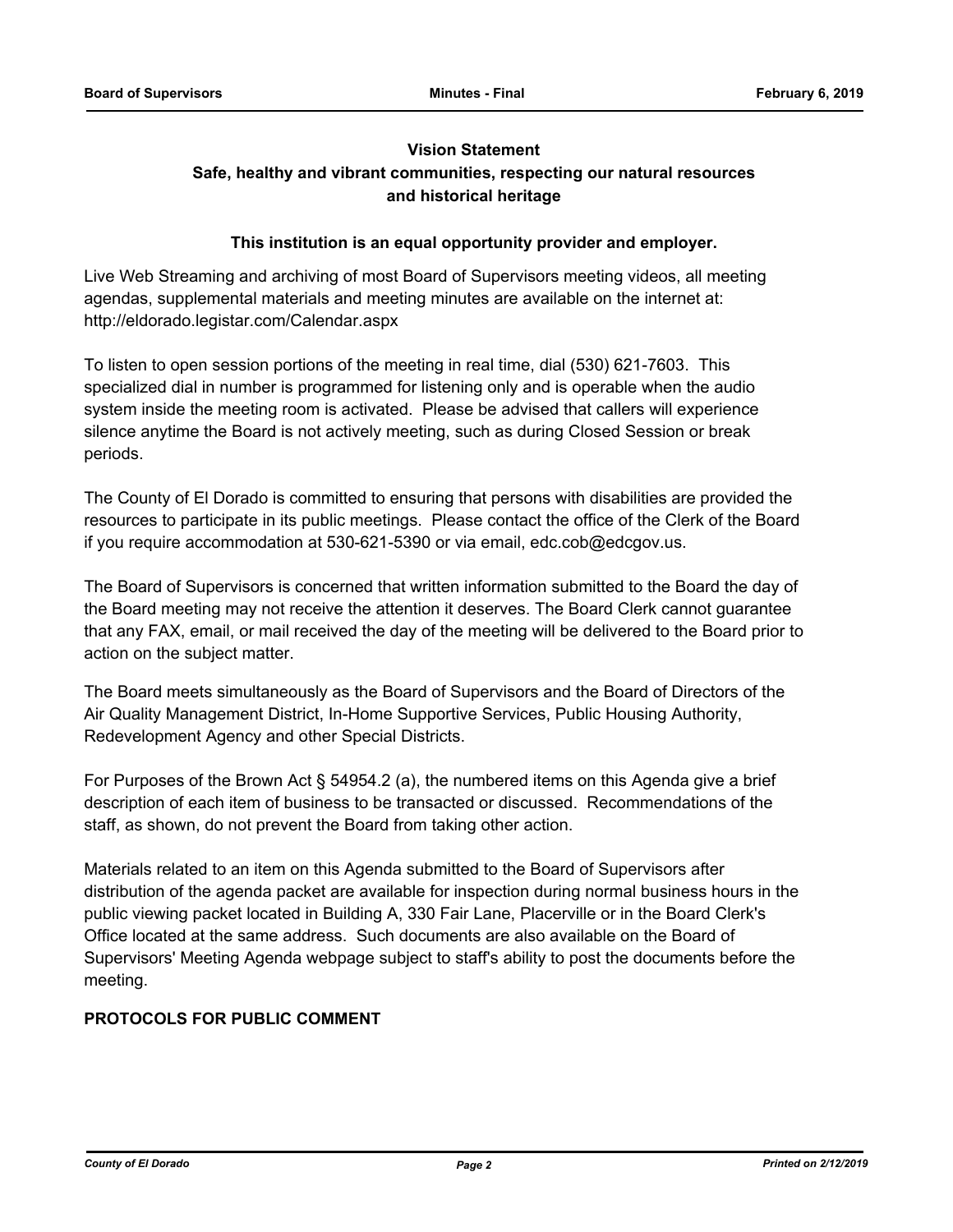Public comment will be received at designated periods as called by the Board Chair.

Public comment on items scheduled for Closed Session will be received before the Board recesses to Closed Session.

Except with the consent of the Board, individuals shall be allowed to speak to an item only once.

On December 5, 2017 the Board adopted the following protocol relative to public comment periods:

Time for public input will be provided at every Board of Supervisors meeting. Individuals will have three minutes to address the Board. Individuals authorized by organizations will have three minutes to present organizational positions and perspectives and may request additional time, up to five minutes. At the discretion of the Board, time to speak by any individual may be modified.

A total of 20 minutes will be allocated for public comment during Open Forum and for each agenda item to be discussed. Public comment on certain agenda items designated and approved by the Board may be treated differently with specific time limits per speaker or a limit on the total amount of time designated for public comment. It is the intent of the Board that quasi-judicial matters have additional flexibility depending upon the nature of the issue.

Individual Board members may ask clarifying questions but will not engage in substantive dialogue with persons providing input to the Board.

If a person providing input to the Board creates a disruption by refusing to follow Board guidelines, the Chair of the Board may take the following actions.

Step 1. Request the person adhere to Board guidelines. If the person refuses, the Chair may ask the Clerk to turn off the speaker's microphone.

Step 2. If the disruption continues, the Chair may order a recess of the Board meeting.

Step 3. If the disruption continues, the Chair may order the removal of the person from the Board meeting.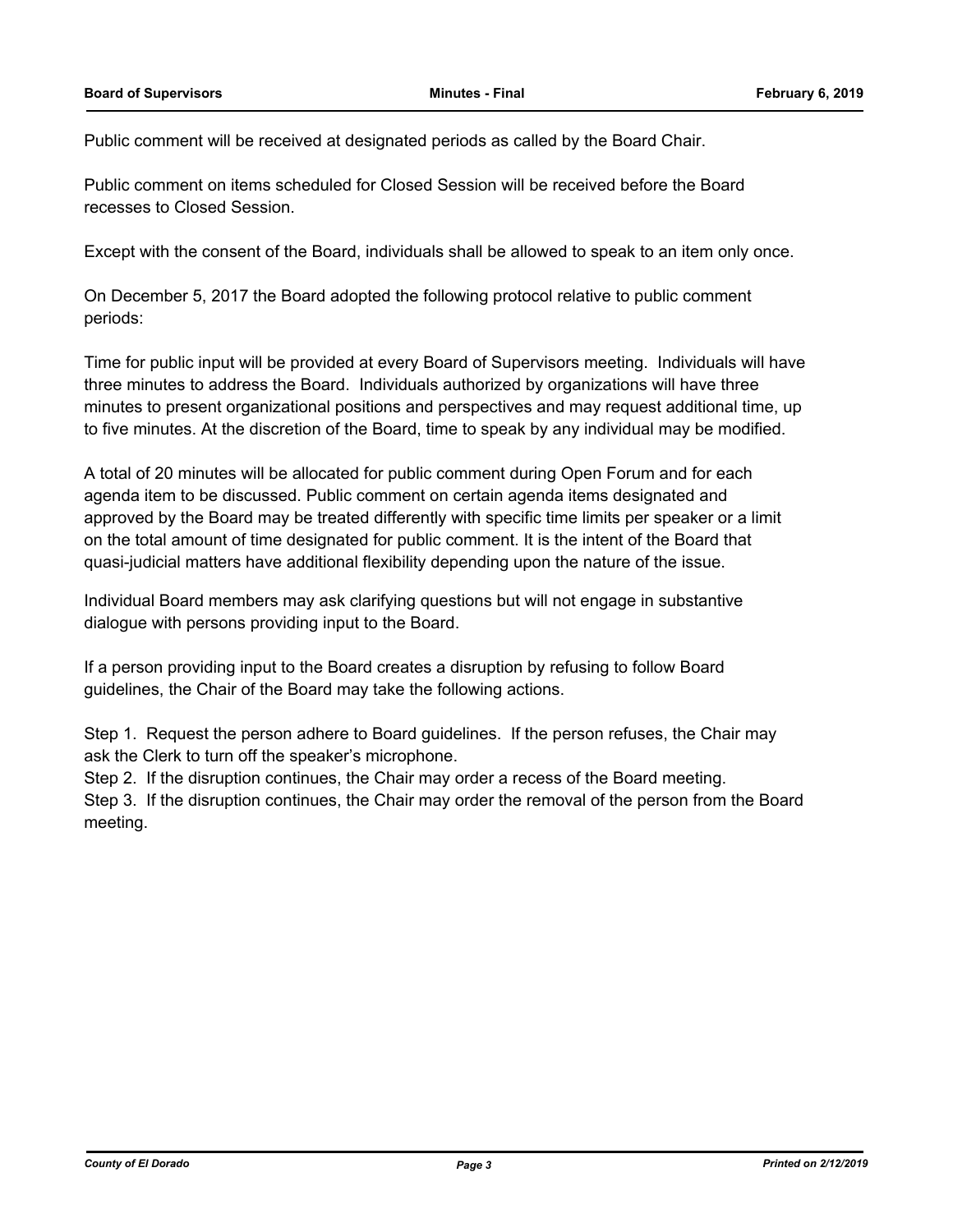#### **1:01 P.M. - CALLED TO ORDER**

Present: 5 - Supervisor Veerkamp, Supervisor Frentzen, Supervisor Novasel, Supervisor Hidahl and Supervisor Parlin

#### **INVOCATION AND PLEDGE OF ALLEGIANCE TO THE FLAG**

**Pastor Craig Klatt of the Camino Adventist Church gave the Invocation. Supervisor Hidahl led the Pledge of Allegiance to the Flag.**

#### **ADOPTION OF THE AGENDA AND APPROVAL OF CONSENT CALENDAR**

#### *Public Comment: K. Payne*

**A motion was made by Supervisor Hidahl, seconded by Supervisor Veerkamp to Adopt the Agenda and Approval the Consent Calendar with the following changes: Pull items 12 and 14 for discussion. Correct the typographical error on item 16. Continue item 24 to February 12, 2019.**

**Yes:** 5 - Veerkamp, Frentzen, Novasel, Hidahl and Parlin

The Board may make any necessary additions, deletions or corrections to the agenda including moving items to or from the Consent Calendar and adopt the agenda and the Consent Calendar with one single vote. A Board member may request an item be removed from the Consent Calendar for discussion and separate Board action. At the appropriate time as called by the Board Chair, members of the public may make a comment on matters on the Consent Calendar prior to Board action.

## **OPEN FORUM**

#### *Public Comment: M. Smith*

Open Forum is an opportunity for members of the public to address the Board of Supervisors on subject matter that is not on their meeting agenda and within their jurisdiction. Public comments during Open Forum are limited to three minutes per person. Individuals authorized by organizations will have three minutes to present organizational positions and perspectives and may request additional time, up to five minutes. The total amount of time reserved for Open Forum is 20 Minutes.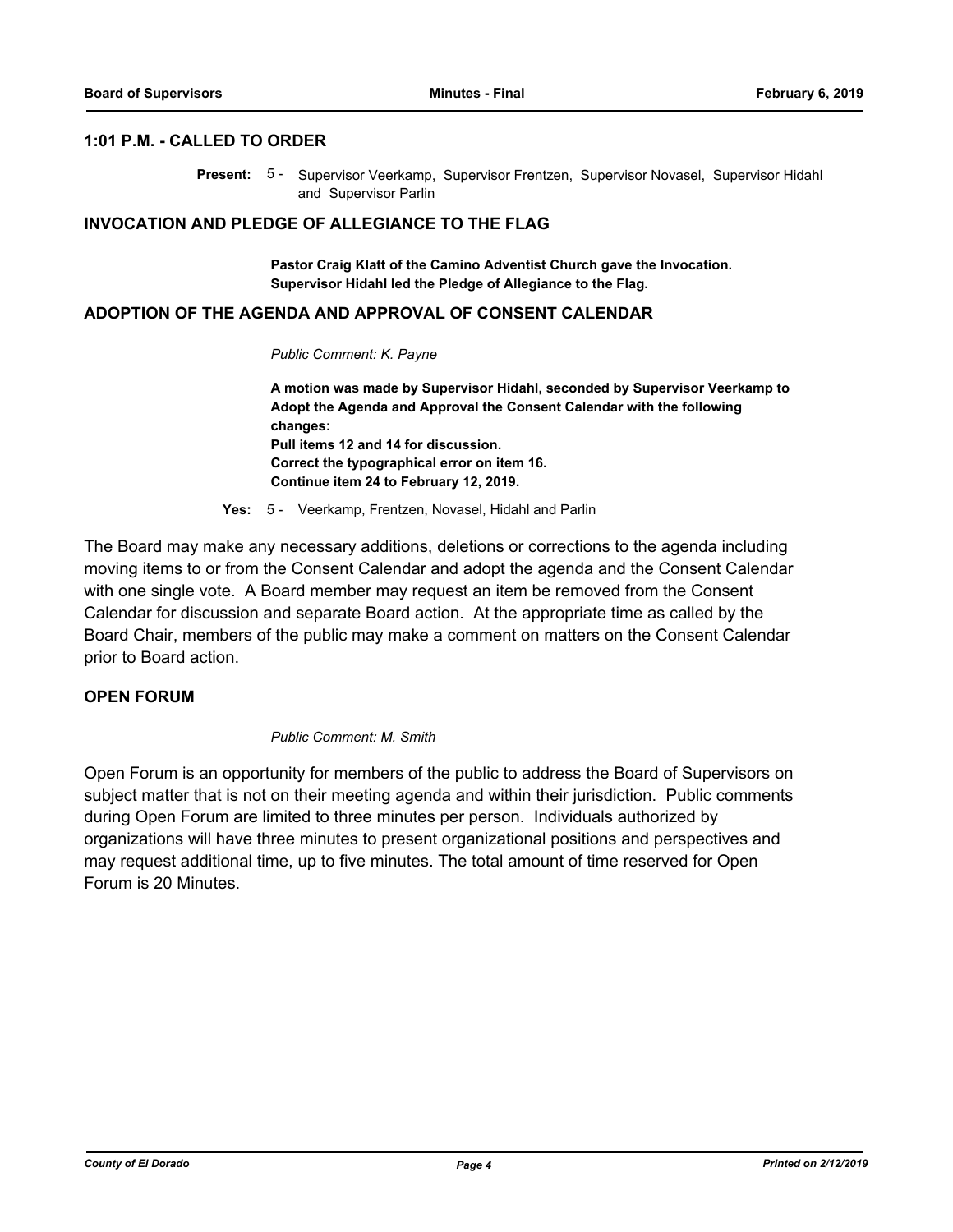#### **CONSENT CALENDAR**

**1.** [19-0184](http://eldorado.legistar.com/gateway.aspx?m=l&id=/matter.aspx?key=25504) Clerk of the Board recommending the Board approve the Minutes from the regular meeting of the Board on January 29, 2019 and the special meeting of the Board on January 30, 2019.

**This matter was Approved on the Consent Calendar.**

### **GENERAL GOVERNMENT - CONSENT ITEMS**

**2.** [16-0305](http://eldorado.legistar.com/gateway.aspx?m=l&id=/matter.aspx?key=20961) Chief Administrative Office recommending the Board find that a state of emergency continues to exist in El Dorado County as a result of unprecedented tree mortality due to drought conditions and related bark beetle infestations. (Cont. 1/29/19, Item 3)

**This matter was Approved on the Consent Calendar.**

**3.** [19-0129](http://eldorado.legistar.com/gateway.aspx?m=l&id=/matter.aspx?key=25450) Chief Administrative Office and Probation Department recommending the Board consider the following:

> 1) Approve and authorize the Chair to sign Lease Agreement 611-L1311 (FENIX 1002) Amendment V, with EL Dorado Foothills, LLC, for Department office spaces located at 3974 Durock Road, to extend the agreement for five (5) years through March 31, 2024, with one (1) renewal option for three (3) years; and

2) Authorize the Purchasing Agent, or designee, to execute further documents relating to lease agreement 611-L1311, including future Options and Amendments that do not affect rates, contingent upon approval by County Counsel and Risk management.

**FUNDING:** General Fund.

**This matter was Approved on the Consent Calendar.**

- **4.** [19-0142](http://eldorado.legistar.com/gateway.aspx?m=l&id=/matter.aspx?key=25462) Clerk of the Board, in collaboration with the Chief Administrative Office and County Counsel, recommending the Board adopt revisions to the following Board policies pursuant to Strategic Plan Good Governance Objective 2.2:
	- 1) A-1 Development and Distribution of Board of Supervisors Policies;
	- 2) A-2 Guidelines for Writing Board of Supervisors Policies; and
	- 3) A-3 Ordinances New or Amended.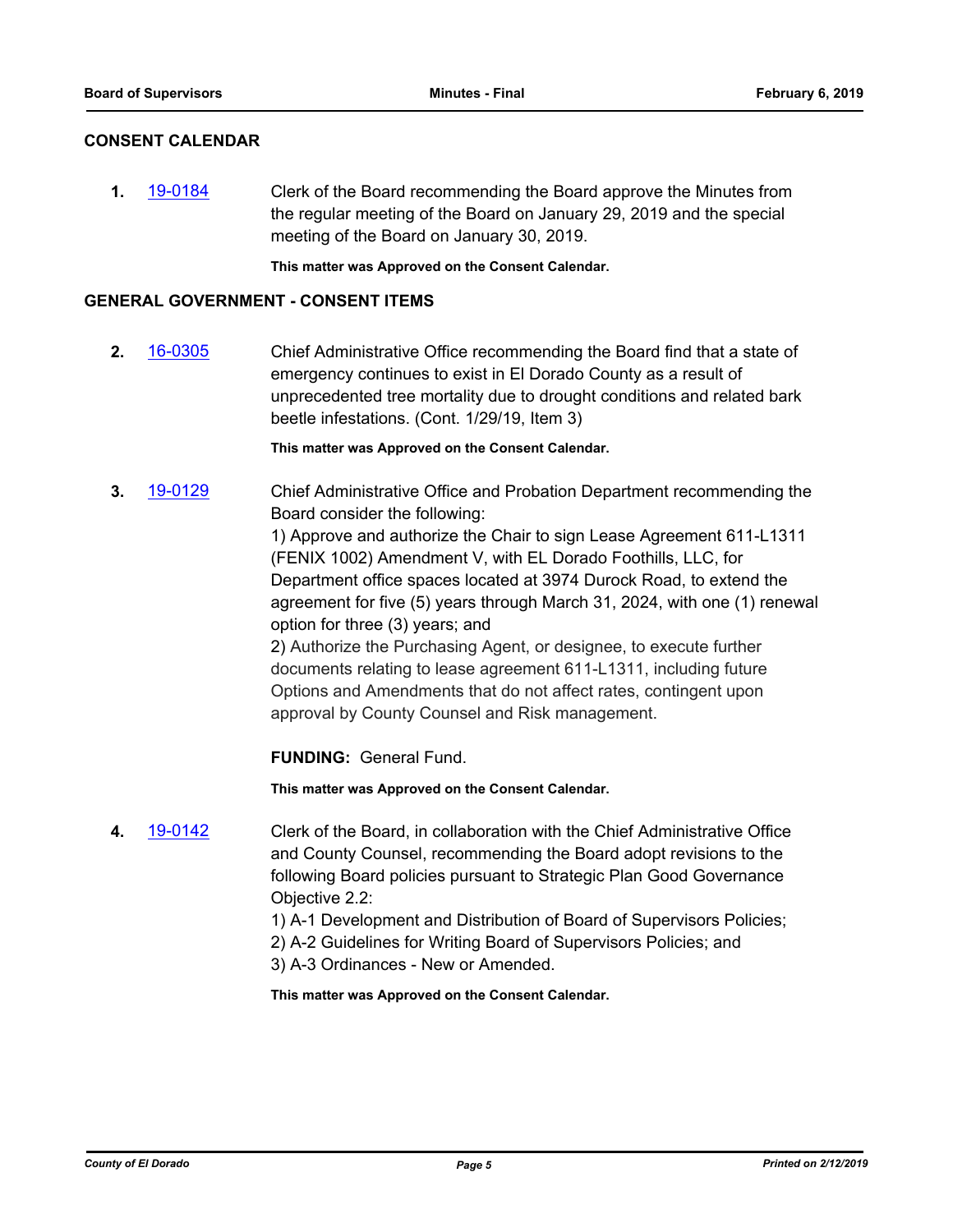**5.** [19-0086](http://eldorado.legistar.com/gateway.aspx?m=l&id=/matter.aspx?key=25407) Human Resources, Risk Management Division, recommending the Board:

> 1) Approve and authorize the Purchasing Agent to sign agreement 3668 with California State Association of Counties Excess Insurance Authority (CSAC EIA) for Risk Consultant Services for a term beginning upon execution and ending December 31, 2019, with a not-to-exceed amount of \$100,000;

2) Make findings that it is more economical and feasible to contract with CSAC EIA for consulting services; and

3) Authorize the Director of Human Resources, or designee, to execute further documents related to Agreement for Services 3668, including amendments which do not increase the hourly rate or not-to-exceed amount, and contingent upon approval by County Counsel and Risk Management.

**FUNDING:** Risk Management Fund.

**This matter was Approved on the Consent Calendar.**

**6.** [19-0001](http://eldorado.legistar.com/gateway.aspx?m=l&id=/matter.aspx?key=25322) Registrar of Voters recommending the Board consider the following: 1) Approve and authorize the Chair to sign Resolution **016-2019** for a Grant Fund Agreement of \$25,000 from date of execution through June 30, 2021, available under the Help America Vote Act Section 101 for the "improvement of the administration of elections";

> 2) Approve and authorize a budget amendment to increase revenue and appropriations to the Elections Department for Fiscal Year 2018-19 for \$25,000; and

3) Authorize the Registrar of Voters to execute Grant Funding Agreement No. 18G26109.

**FUNDING:** 100% Federal Funding.

**This matter was Approved and Resolution 016-2019 was Adopted upon Approval of the Consent Calendar.**

**7.** [19-0150](http://eldorado.legistar.com/gateway.aspx?m=l&id=/matter.aspx?key=25470) Supervisor Novasel, based upon the recommendation of the First 5 El Dorado Children and Families Commission, recommending the Board make the following appointments to the First 5 El Dorado Children and Families Commission:

> Reappoint Ed Manansala, Education Representative, Term Expiration 02/05/2022; and

Appoint Don Semon, El Dorado County Health Officer, Term Expiration 02/05/2022.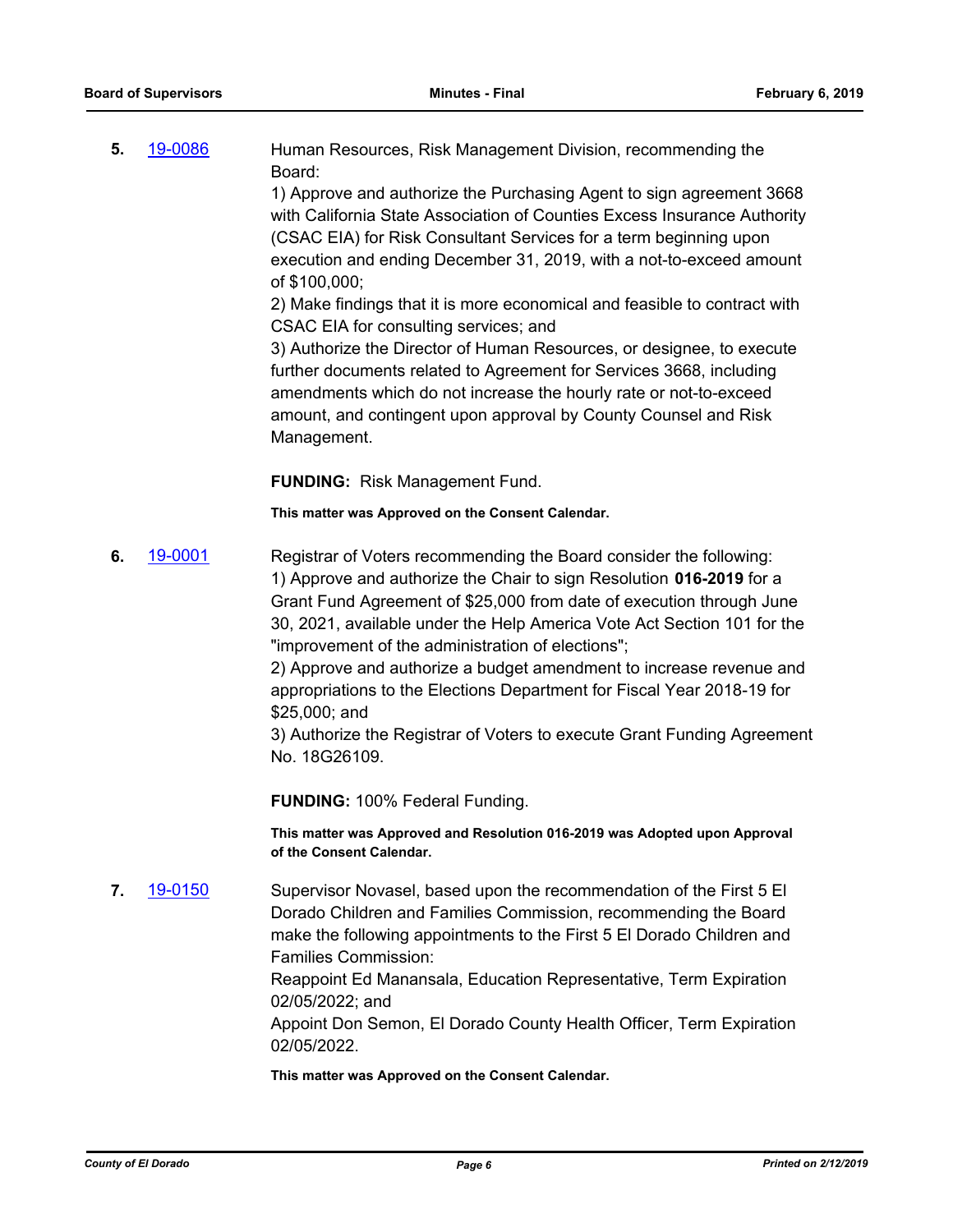## **HEALTH AND HUMAN SERVICES - CONSENT ITEMS**

**8.** [18-1904](http://eldorado.legistar.com/gateway.aspx?m=l&id=/matter.aspx?key=25254) Health and Human Services Agency recommending the Board: 1) Approve and authorize the Chair to sign Amendment 1 to Agreement for Services 847 with BHC Sierra Vista, Inc. doing business as (dba) Sierra Vista Hospital, Inc., for the provision of acute inpatient mental health services, for the perpetual term from June 10, 2014 until terminated, increasing the maximum obligation per fiscal year by \$100,000, effective upon contract execution, for a new total obligation of \$300,000 per fiscal year;

2) Make findings in accordance with County Ordinance 3.13.030 that it is more economical and feasible to contract with BHC Sierra Vista, Inc. dba Sierra Vista Hospital, Inc. for services provided under this Agreement 847 because the County has neither the staff nor facilities to perform said services; and

3) Authorize the Purchasing Agent, or designee, to execute further documents relating to Agreement for Services 847, including amendments which do not increase the maximum dollar amount or term of the Agreement, and contingent upon approval by County Counsel and Risk Management.

**FUNDING:** 1991 and 2011 Mental Health Realignment.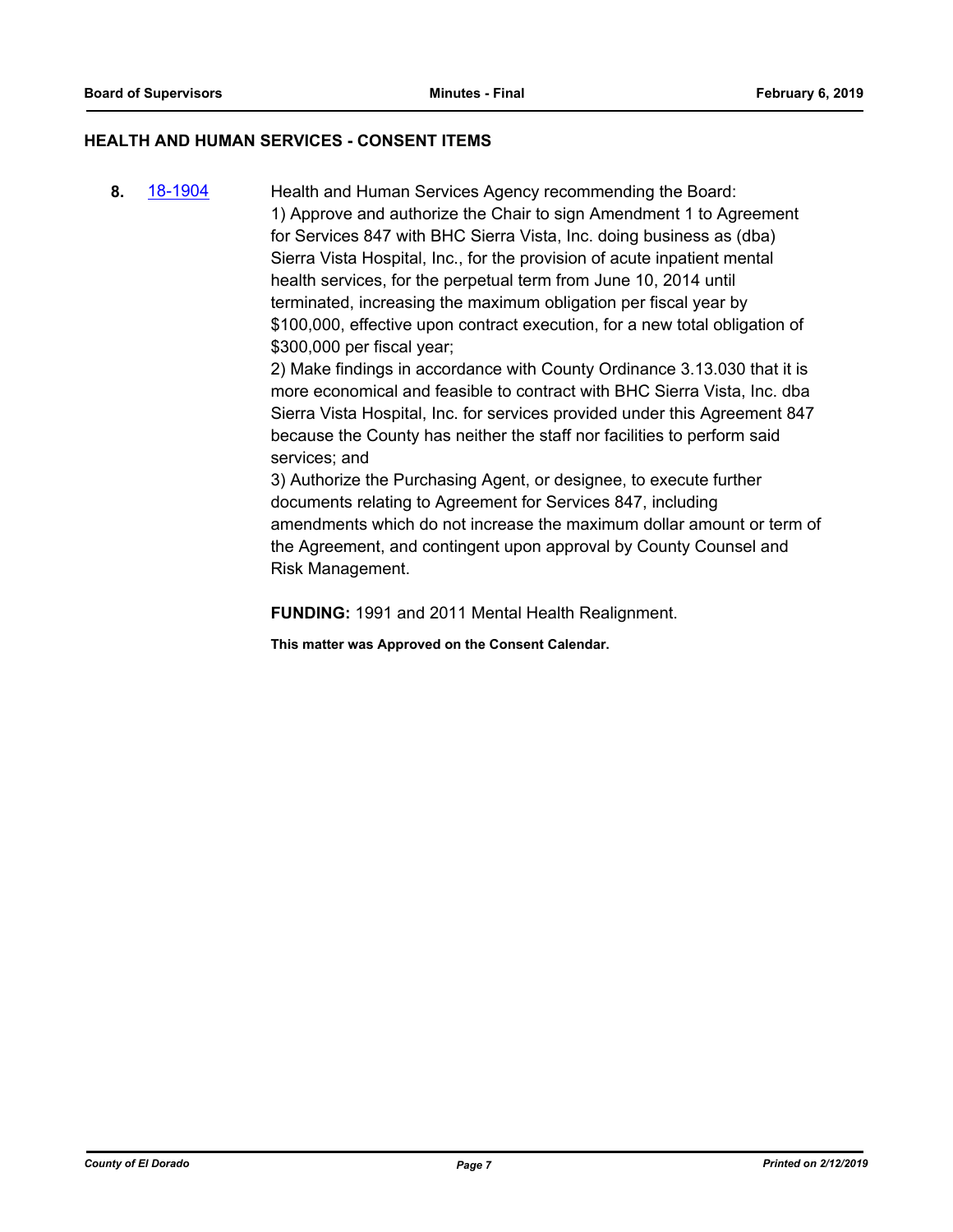| 9.  | 19-0063 | Health and Human Services Agency recommending the Board:<br>1) Approve and authorize the Chair to sign Amendment 1 to Agreement<br>for Services 212 (101-S1810) with Teri Gelgood, doing business as<br>Creating Joy Now, for the provision of Therapeutic Counseling and<br>Parenting Classes, increasing the maximum obligation by \$150,000<br>effective upon execution of Amendment 1, for a new maximum contractual<br>obligation of \$215,477, with no change to the term of November 1, 2017<br>through August 31, 2020;<br>2) Make findings in accordance with County Ordinance 3.13.030 that it is<br>more economical and feasible to contract with Teri Gelgood, doing<br>business as Creating Joy Now for services provided under this<br>Agreement 212 because the County lacks the licensed staff to perform<br>said services; and<br>3) Authorize the Purchasing Agent, or designee, to execute further<br>documents relating to Agreement for Services 212, including<br>amendments which do not increase the maximum dollar amount or term of<br>the Agreement, and contingent upon approval by County Counsel and<br>Risk Management. |
|-----|---------|--------------------------------------------------------------------------------------------------------------------------------------------------------------------------------------------------------------------------------------------------------------------------------------------------------------------------------------------------------------------------------------------------------------------------------------------------------------------------------------------------------------------------------------------------------------------------------------------------------------------------------------------------------------------------------------------------------------------------------------------------------------------------------------------------------------------------------------------------------------------------------------------------------------------------------------------------------------------------------------------------------------------------------------------------------------------------------------------------------------------------------------------------------|
|     |         | <b>FUNDING: 28% Federal and 72% Realignment. Funding sources are</b><br>Title IV-B, Temporary Assistance for Needy Families Emergency<br>Assistance TANF EA, and Social Services Realignment. The<br>determination to use either Title IV-B or TANF EA is based on the<br>individual client's circumstances.                                                                                                                                                                                                                                                                                                                                                                                                                                                                                                                                                                                                                                                                                                                                                                                                                                           |
|     |         | This matter was Approved on the Consent Calendar.                                                                                                                                                                                                                                                                                                                                                                                                                                                                                                                                                                                                                                                                                                                                                                                                                                                                                                                                                                                                                                                                                                      |
| 10. | 19-0125 | Health and Human Services Agency recommending the Board:<br>1) Approve and authorize the Chair to sign non-financial Memorandum of<br>Understanding 3344 (MOU) with Blue Cross of California Partnership<br>Plan, Inc. (Anthem), establishing the roles and responsibilities in the<br>provision of Substance Abuse Disorder services for the beneficiaries of<br>the Medi-Cal Managed Care program administered by Anthem, for a<br>perpetual term beginning upon final execution of the MOU;<br>2) Authorize the Chair to execute further documents relating to the MOU,<br>including amendments that do not increase the maximum dollar amount or<br>term of the MOU, and contingent upon approval by County Counsel; and<br>3) Authorize the Director of the Health and Human Services Agency, or<br>designee, to execute any administrative documents relating to said MOU<br>including required fiscal and programmatic reports.                                                                                                                                                                                                                 |

## **FUNDING:** This is a non-financial MOU.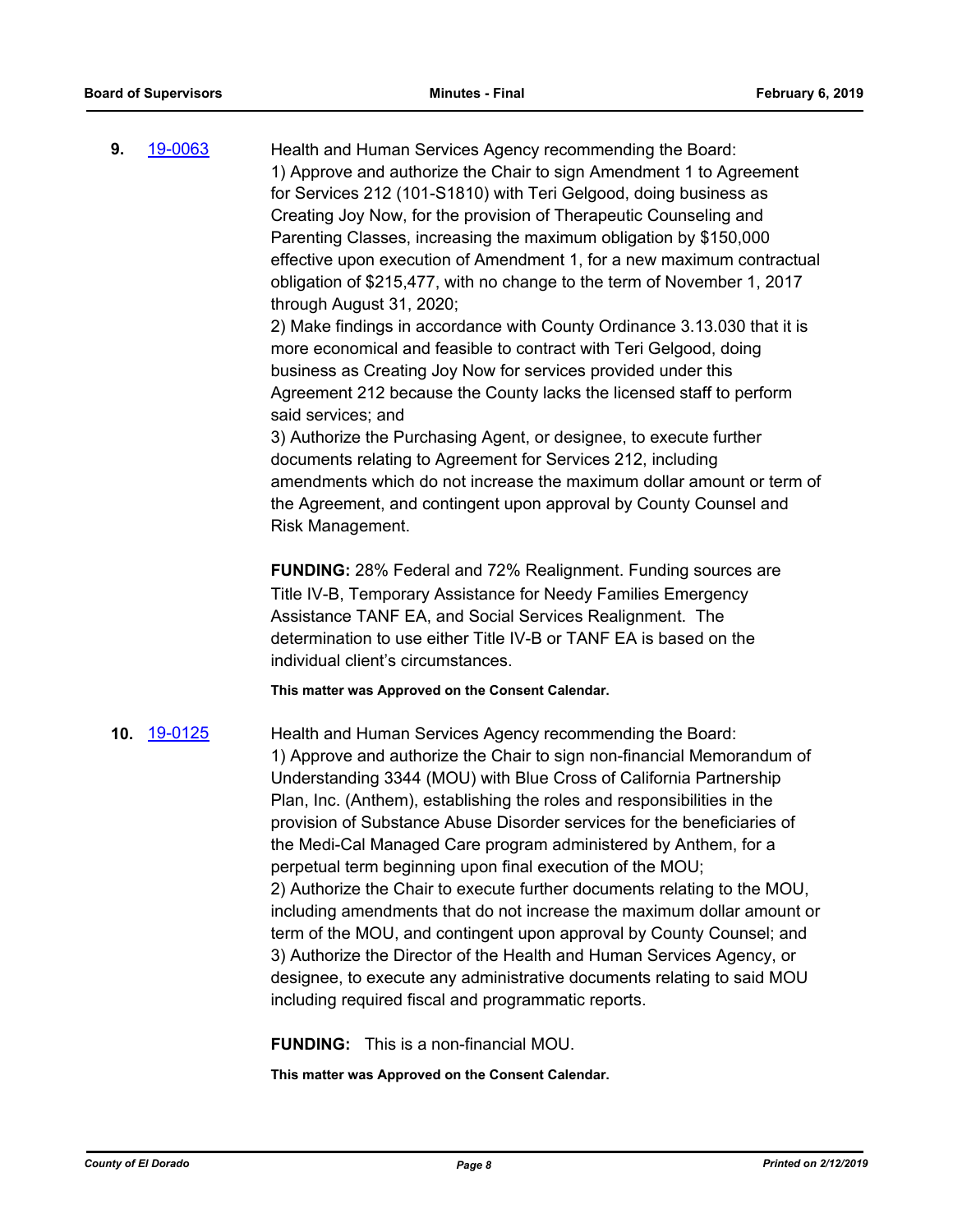**11.** [19-0143](http://eldorado.legistar.com/gateway.aspx?m=l&id=/matter.aspx?key=25463) Health and Human Services Agency recommending the Board adopt a Proclamation recognizing February 2019 as National Children's Dental Health Month to promote the importance of developing good oral health habits at a young age.

**FUNDING:** N/A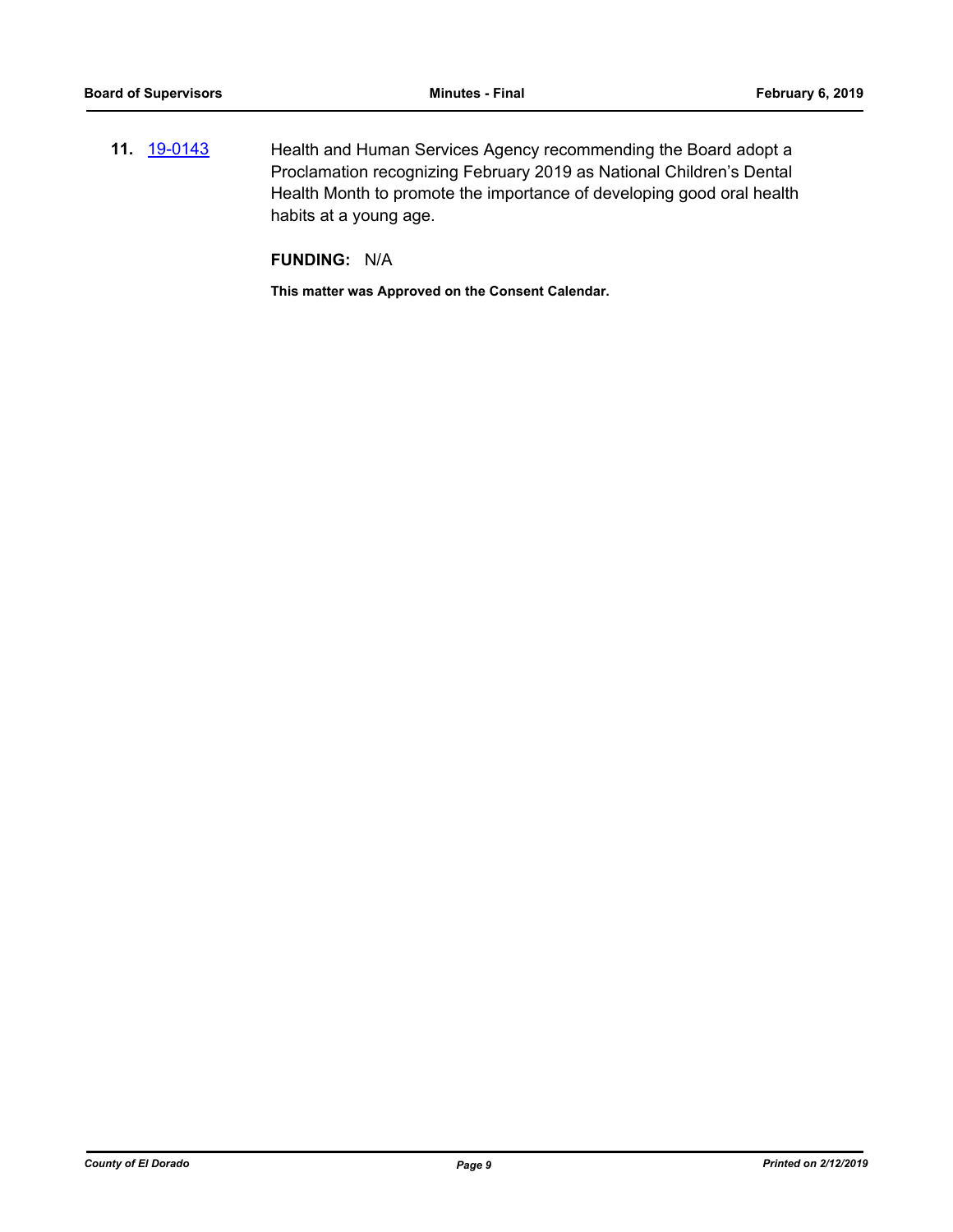#### **LAND USE AND DEVELOPMENT - CONSENT ITEMS**

**12.** [18-1843](http://eldorado.legistar.com/gateway.aspx?m=l&id=/matter.aspx?key=25193) Department of Transportation recommending the Board consider the following pertaining to the Safety Countermeasures at Various Locations Maintenance Project, 49320/36201034, Contract 3630: 1) Approve and authorize the Chair to sign a Budget Transfer in the amount of \$2,784,600, increasing overall budget appropriations for Fiscal Year 2018-19 to accommodate projected expenditures (4/5 vote required); 2) Approve and adopt the Plans and Contract Documents and authorize

the Chair to sign the Plans; and

3) Authorize advertisement for construction bids.

**FUNDING:** Highway Safety Improvement Program Funds (100%). (Federal Funds)

**A motion was made by Supervisor Veerkamp, seconded by Supervisor Frentzen to Approve this matter.**

- **Yes:** 5 Veerkamp, Frentzen, Novasel, Hidahl and Parlin
- **13.** [18-1935](http://eldorado.legistar.com/gateway.aspx?m=l&id=/matter.aspx?key=25285) Department of Transportation recommending the Board approve and authorize the Chair to sign a Grant Deed transferring fee simple title to the California Department of Transportation for portions of certain parcels acquired for the U.S. Highway 50 HOV Lane, Phase 0 Project.

#### **FUNDING:** N/A

**This matter was Approved on the Consent Calendar.**

**14.** [19-0009](http://eldorado.legistar.com/gateway.aspx?m=l&id=/matter.aspx?key=25330) Department of Transportation recommending the Board approve and authorize the Chair to sign Agreement for Funding of Right of Way Acquisition Costs 18-54899 with Lennar Winncrest, LLC pertaining to construction of Morrison Road - Tierra de Dios Drive to Hollow Oak Road.

#### **FUNDING:** Developer Funded.

**A motion was made by Supervisor Veerkamp, seconded by Supervisor Hidahl to Approve this matter.**

- **Yes:** 4 Veerkamp, Frentzen, Novasel and Hidahl
- **Noes:** 1 Parlin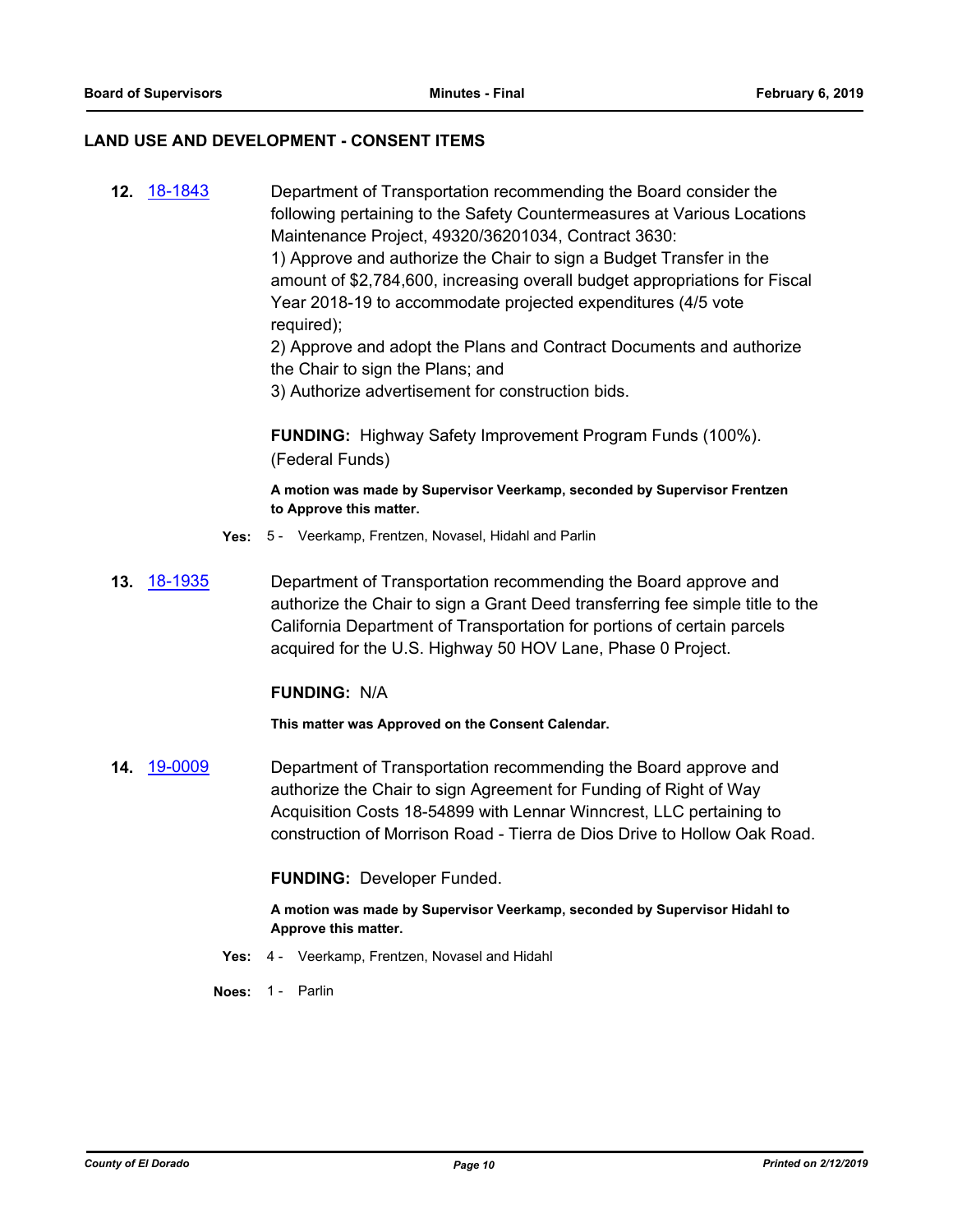**15.** [19-0008](http://eldorado.legistar.com/gateway.aspx?m=l&id=/matter.aspx?key=25329) Surveyor's Office recommending the Board adopt and authorize the Chair to sign Resolution **011-2019** for Abandonment of Easement 18-0024 to vacate a Public Utility easement on Lot 38 of "Cambridge Oaks Unit No. 1", recorded at Book H of Subdivisions at Page 144, identified as Assessor's Parcel 119-294-25.

**Resolution 011-2019 was Adopted upon Approval of the Consent Calendar.**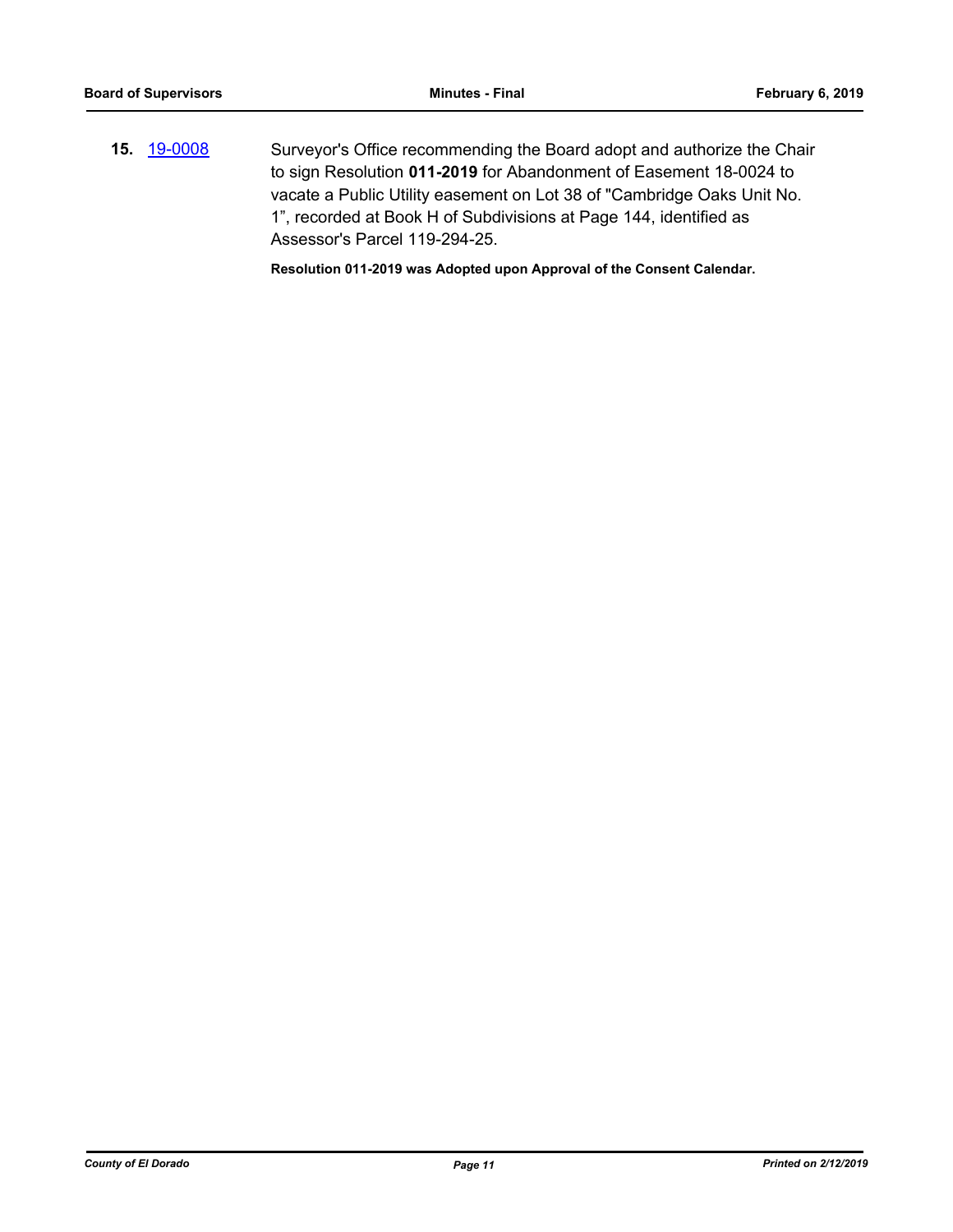#### **LAW AND JUSTICE - CONSENT ITEMS**

**16.** [19-0053](http://eldorado.legistar.com/gateway.aspx?m=l&id=/matter.aspx?key=25374) Sheriff's Office recommending the Board approve the following: 1) Award Bid 19-204-036 for the purchase of Juniper Networks Network Components & License for Maintenance and Support to the low qualified bidder, Zones, LLC of Auburn, WA; and 2) Authorize the Purchasing Agent to issue a purchase order in the amount of \$121,676.69 plus applicable sales tax.

**FUNDING:** General Fund.

**This matter was Approved on the Consent Calendar correcting the following typographical error:**

**2) Authorize the Purchasing Agent to issue a purchase order in the amount of \$121,676.69 (correct this amount to \$121,767.69) plus applicable sales tax.**

### **END CONSENT CALENDAR**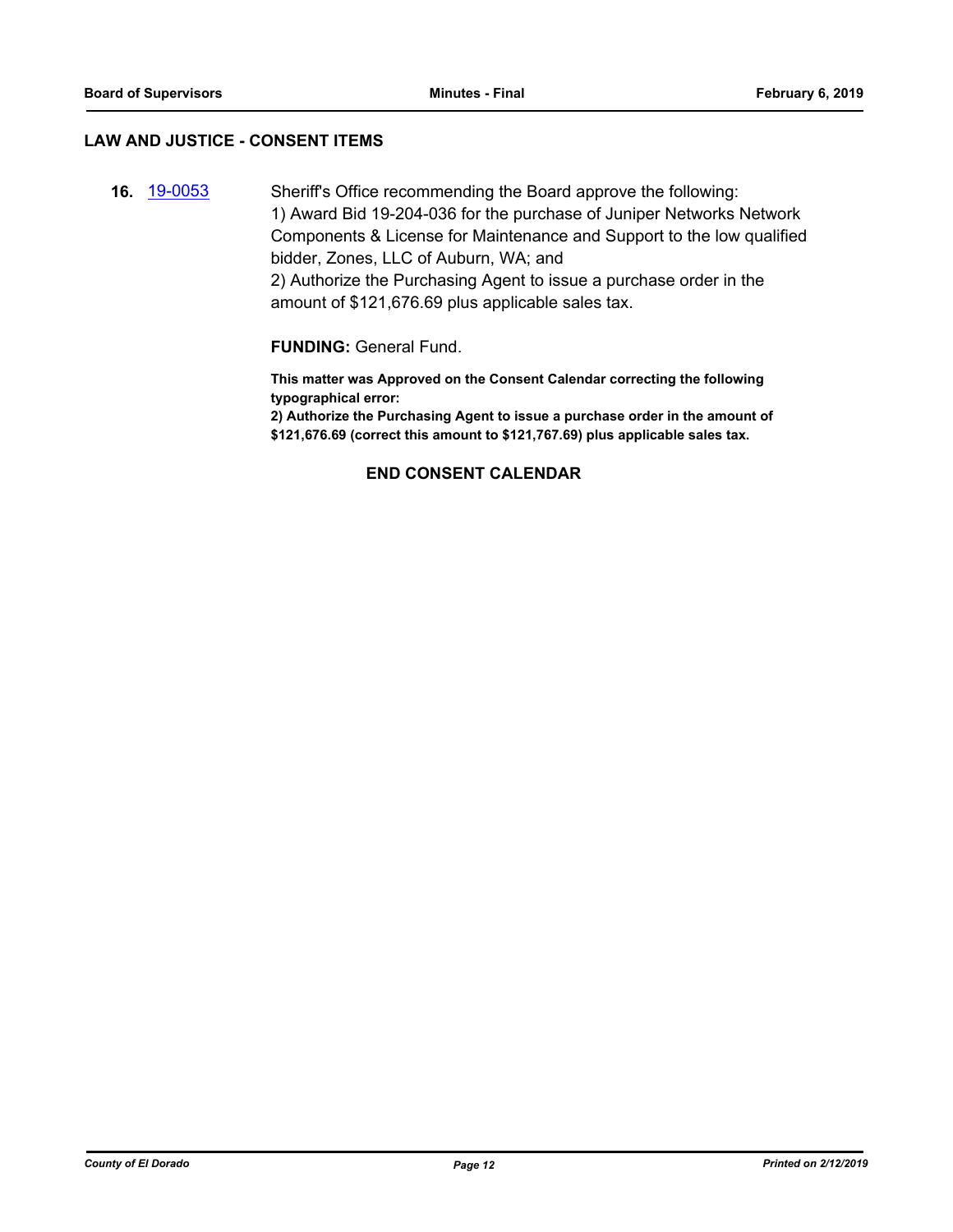#### **1:00 P.M. - TIME ALLOCATION**

**17.** [19-0170](http://eldorado.legistar.com/gateway.aspx?m=l&id=/matter.aspx?key=25490) Chief Administrative Officer and Chief Probation Officer recommending the Board approve one of the following two options for the continued development of the Placerville Juvenile Detention and Treatment facility, located at the previously identified and approved construction site located on Fair Lane, Placerville:

> 1) Authorize the construction of a 20-bed facility, confirming the previously approved scope of the facility, and increasing the current General Fund cost by \$4.8 million, for a total not to exceed cost of \$15.5 million, OR 2) Authorize the construction of a 30-bed facility, configured as outlined in the staff report, increasing the currently approved scope of the facility by 10 beds, and increasing the General Fund cost by \$7.3 million, for a total not to exceed cost of \$18 million.

> Additionally, it is recommended the Board provide conceptual approval to move forward with the following:

3) Closure of the existing Juvenile Detention Facility in Placerville, effective June 30, 2019;

4) A reduction in force commensurate with the closure of the Juvenile Detention Facility in Placerville and direct staff to return to the Board with the specific amendment to the Authorized Personnel Resolution and related budget transfer;

5) The subsequent closure of the South Lake Tahoe Juvenile Treatment Center upon completion of the new Placerville Juvenile Detention and Treatment facility; and

6) Direct staff to explore alternative uses of the South Lake Tahoe Juvenile Treatment Center which would remain in compliance with allowable uses of that facility based on grant restrictions associated with the original construction of the facility, as discussed in the staff report. (Est. Time: 1 Hr.) (Cont. 1/29/19, Item 27)

**FUNDING:** SB 81 Funds and General Fund.

*Public Comment: Judge Kingsbury, T. Monterosso, V. Pierson, T. Usher, T. Rolston, C. McCarthy, K. Payne, S. Murphy*

**A motion was made by Supervisor Frentzen to apply for a one-year extension from the Board of State and Community Corrections for funding of the Juvenile Detention and Treatment facility.**

**Motion failed for lack of a second.**

**A motion was made by Supervisor Veerkamp, seconded by Supervisor Hidahl to Authorize the construction of a 20-bed facility, confirming the previously approved scope of the facility, and increasing the current General Fund cost by \$4.8 million, for a total not to exceed cost of \$15.5 million.**

**Yes:** 4 - Veerkamp, Novasel, Hidahl and Parlin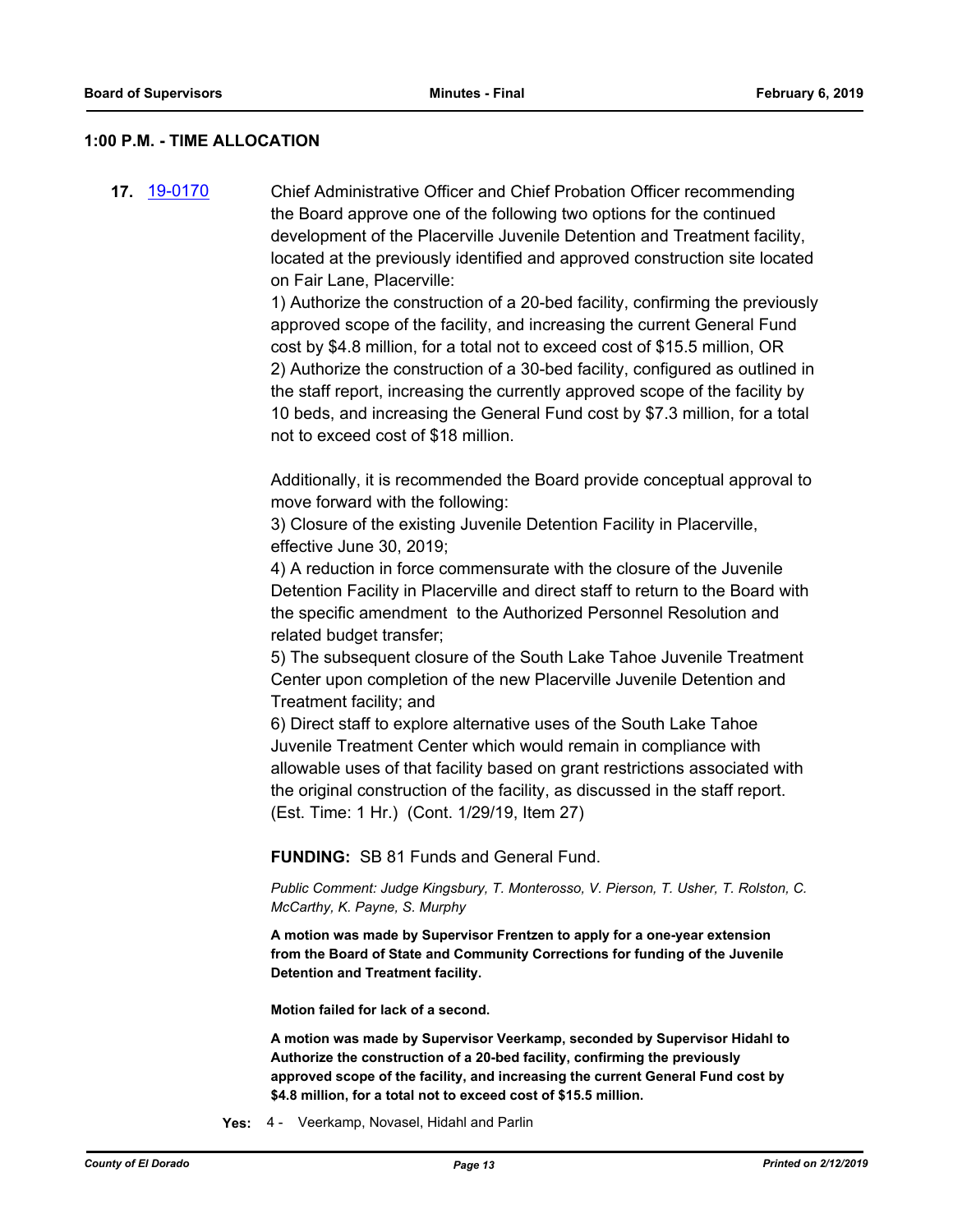**Noes:** 1 - Frentzen

**A motion was made by Supervisor Frentzen, seconded by Supervisor Veerkamp to conceptually approve the following:**

**1) Closure of the existing Juvenile Detention Facility in Placerville, effective June 30, 2019;** 

**2) A reduction in force commensurate with the closure of the Juvenile Detention Facility in Placerville and direct staff to return to the Board with the specific amendment to the Authorized Personnel Resolution and related budget transfer;**

**3) Direct staff to study and return to the Board on the repurposing of the Placerville Juvenile Detention Center; and**

**4) Direct staff to return to the Board in one year with a report on the outcome of the transportation of the children to the Tahoe Juvenile Detention Facility.**

#### **Yes:** 5 - Veerkamp, Frentzen, Novasel, Hidahl and Parlin

**The Board took no action on the subsequent closure of the South Lake Tahoe Juvenile Treatment Center upon completion of the new Placerville Juvenile Detention and Treatment facility.**

**A motion was made by Supervisor Hidahl, seconded by Supervisor Veerkamp to direct staff to explore alternative uses of the South Lake Tahoe Juvenile Treatment Center which would remain in compliance with allowable uses of that facility based on grant restrictions associated with the original construction of the facility, as discussed in the staff report.**

**Yes:** 5 - Veerkamp, Frentzen, Novasel, Hidahl and Parlin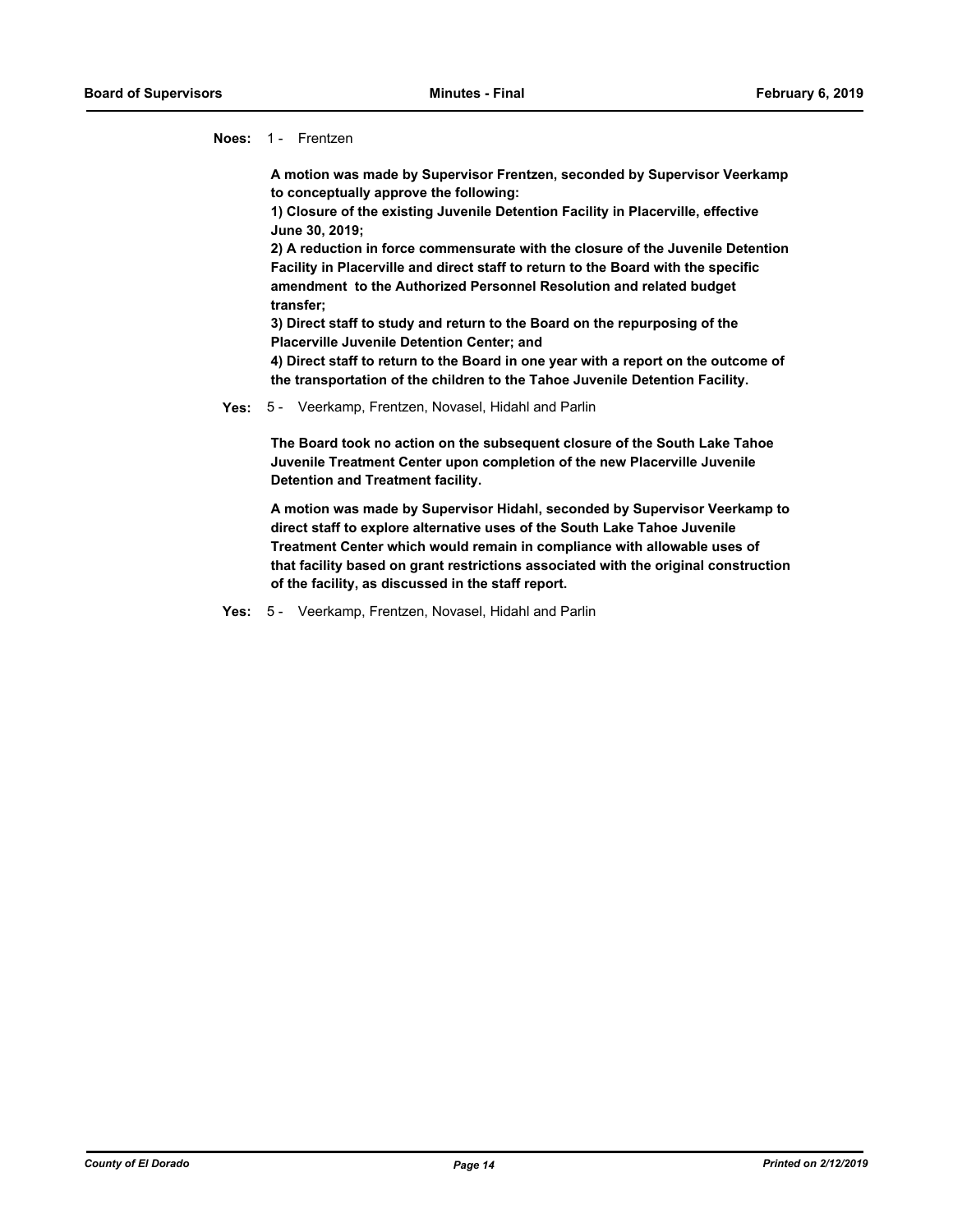#### **DEPARTMENT MATTERS (Items in this category may be called at any time)**

**18.** [19-0172](http://eldorado.legistar.com/gateway.aspx?m=l&id=/matter.aspx?key=25492) Chief Administrative Office, Procurement and Contracts Division, recommending the Board:

> 1) Waive the competitive bidding requirements for the provision of commercial cardlock fueling services, as authorized by ordinance section 3.12.160 (F), finding that the extension is necessary in order to avoid an interruption of County business;

> 2) Retroactively approve and authorize the Purchasing Agent to sign Agreement 3683 with Hunt and Sons, Inc., in an amount not to exceed \$1,000,000 for the period of January 24, 2019 through January 23, 2020 to provide commercial cardlock fueling services for all County-owned vehicles; and

> 3) Authorize the Purchasing Agent to execute Amendments which do not affect the term or total not-to-exceed amount of the agreement. (Est. Time: 5 Min.)

**FUNDING:** Various - General and Non General Fund.

**A motion was made by Supervisor Hidahl, seconded by Supervisor Veerkamp to Approve this matter. Supervisor Frentzen registered a No vote based on the Agreement being retroactive.**

- **Yes:** 4 Veerkamp, Novasel, Hidahl and Parlin
- **Noes:** 1 Frentzen
- **19.** [19-0069](http://eldorado.legistar.com/gateway.aspx?m=l&id=/matter.aspx?key=25390) Chief Administrative Office recommending the Board receive informational presentations from the listed Departments as part of the preparation for the Fiscal Year 2019-20 Budget development process: 1) Probation Department;
	- 2) Public Defender;
	- 3) Recorder-Clerk; and
	- 4) Elections. (Est. Time: 1 Hr.)

**The Board received informational presentations from the listed Departments as part of the preparation for the Fiscal Year 2019-20 Budget development process: 1) Probation Department; and 2) Public Defender.**

**The informational presentations from Recorder-Clerk and Elections are Continued to February 12, 2019.**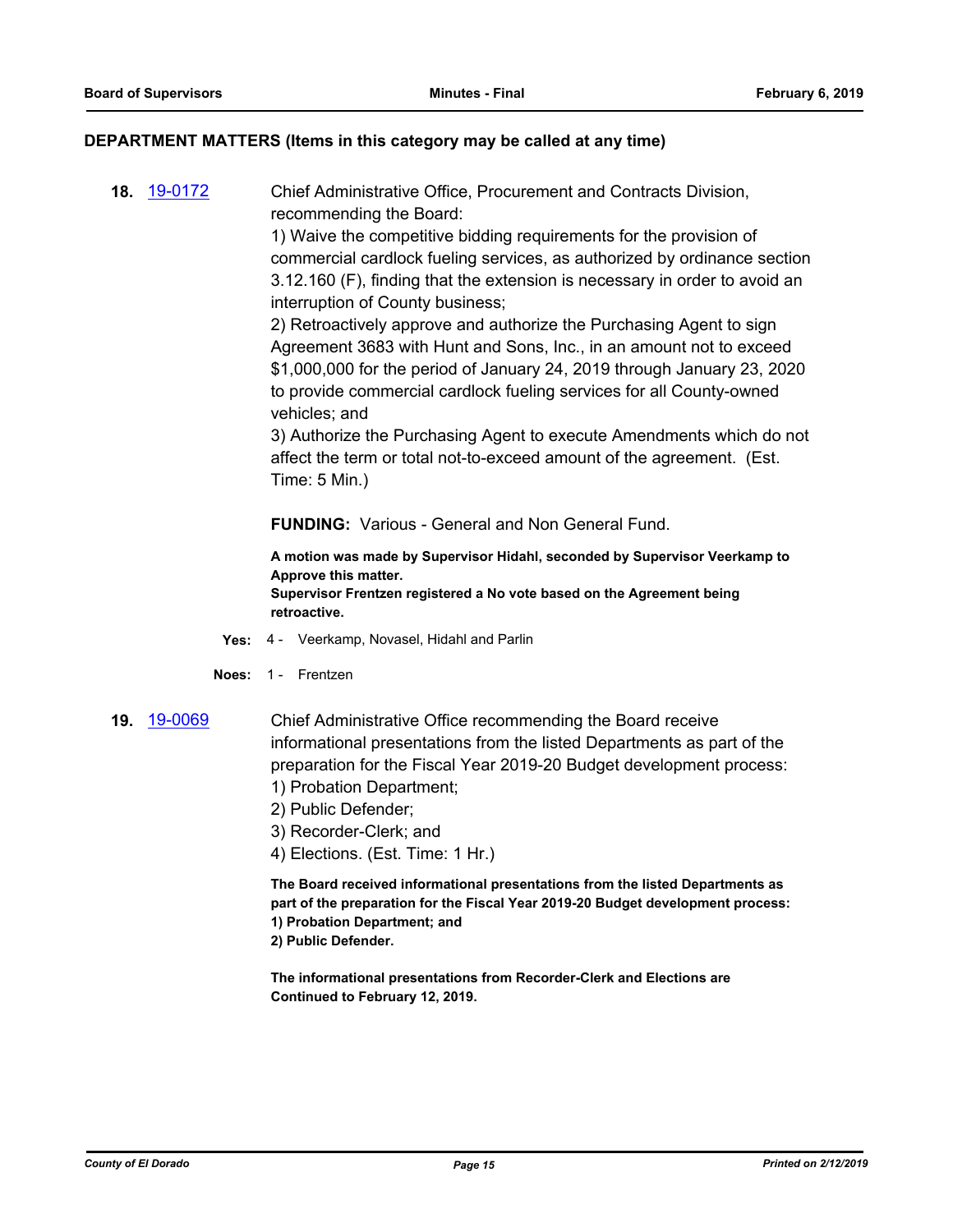#### **ITEMS TO/FROM SUPERVISORS**

**Supervisor Frentzen reported on the following: Monthly Building and Planning meeting. HHSA Director farewell event.**

**Supervisor Veerkamp reported on the following: Good Governance training. Fish and Game Commission meeting. City Two by Two meeting. Treasurer-Tax Collector meeting. Vegetation Management meeting.**

**Supervisor Parlin reported on the following: Coloma stakeholder meeting. Transportation staff meeting. Sierra Nevada Conservancy phone meeting. Vacancy Notice for Parks and Recreation Commission. River Management Advisory Committee.**

**Supervisor Hidahl reported on the following: El Dorado Rotary meeting. Budget Ad Hoc meeting. Fish stocking at Serrano Lake. El Dorado Hills Rotary Highway 50 landscaping meeting. Monthly El Dorado Hills meeting.**

**Supervisor Novasel reported on the following: Good Governance training. Budget Ad Hoc meeting. Tahoe traffic meeting. Tahoe storm.**

## **CAO UPDATE**

**Don Ashton, Chief Administrative Officer, reported on the following: Union Mine Academic Decathlon.**

**ADJOURNED AT 5:41 P.M. in honor Carl Visman Jr.**